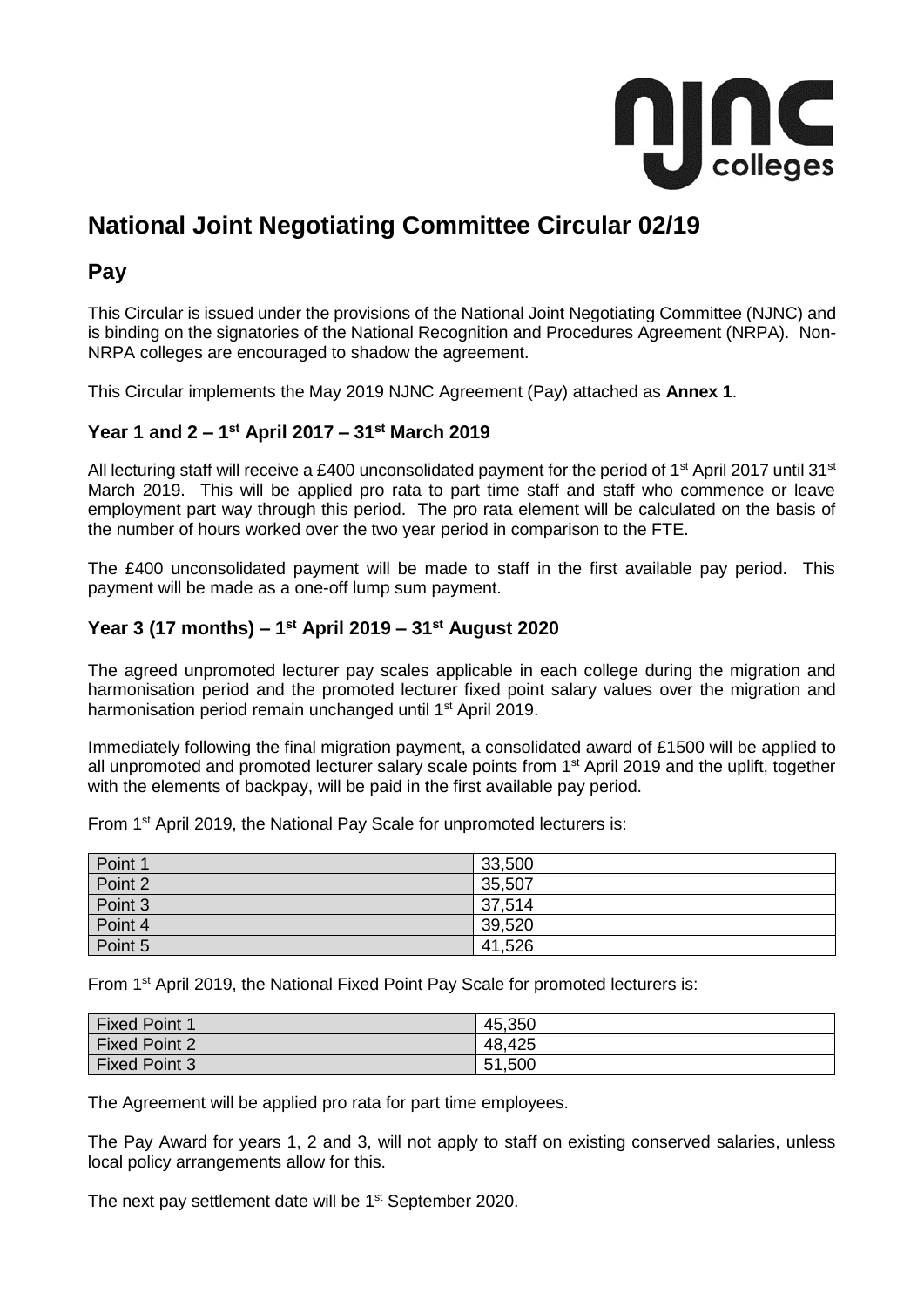#### **Scope**

The terms of this Circular will apply to all employees and new entrants to the profession, including those on a temporary, fixed term or non-permanent contract, covered by the NRPA.

If any clarification is sought, this should be directed to the Joint Secretaries, [heatherstevenson@collegesscotland.ac.uk](mailto:heatherstevenson@coleggesscotland.ac.uk) and [akeenan@eis.org.uk.](mailto:akeenan@eis.org.uk) A joint response will be provided to all points of clarification.

NJNC Joint Secretaries

Anne Keenan **Heather Stevenson** 

June 2019